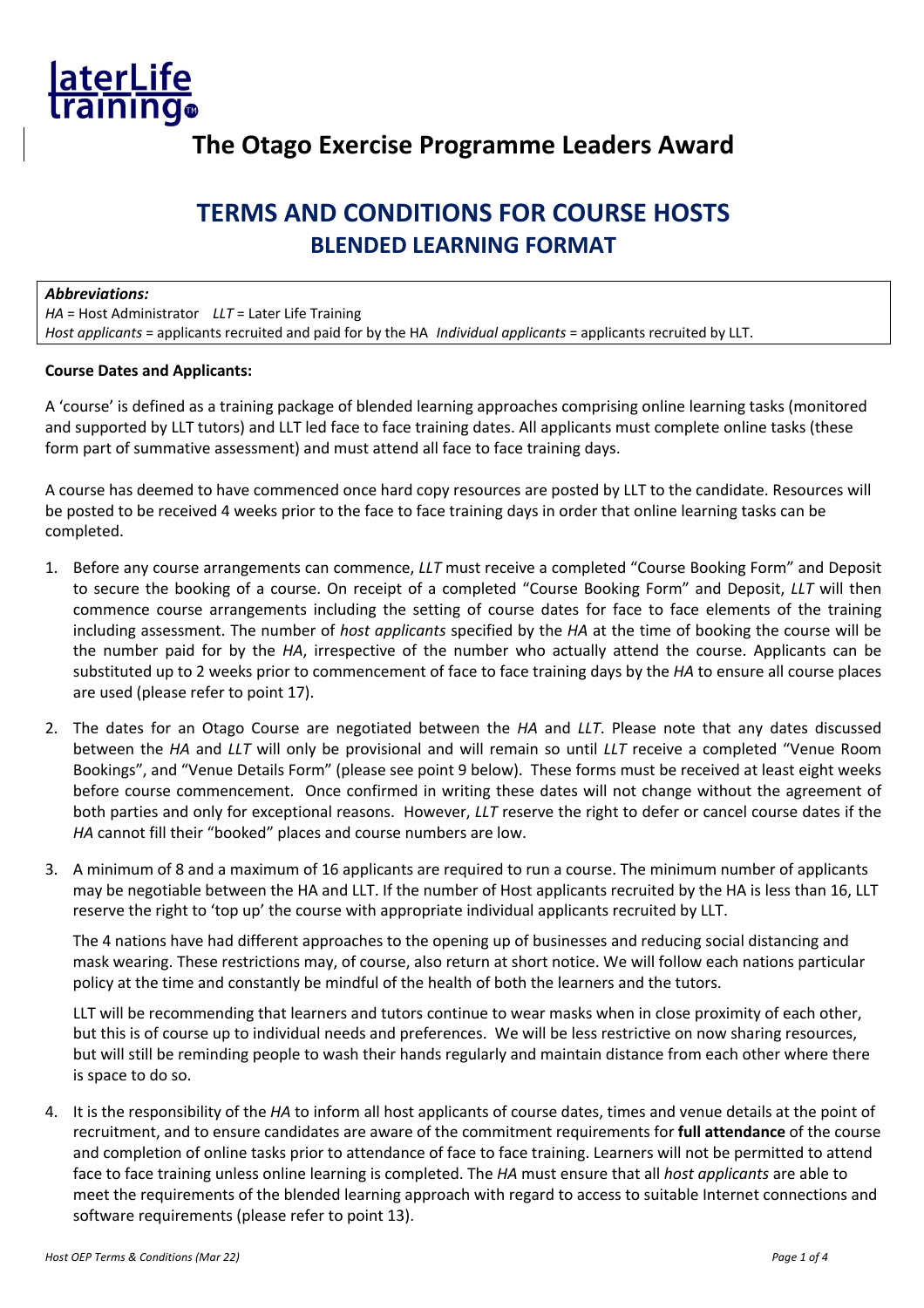5. The *HA* is responsible for issuing all *host applicants* with *LLT's* applicant "Terms & Conditions", prior to the course commencing. A minimum of 8 hours will be required to carry out work, which includes reading manuals, watching PPTs and completing online tasks.

### **Facilities and Equipment:**

- 6. The *HA* is responsible for **the arrangement and payment** of the course venue and the provision of adequate venue equipment and facilities. All venue rooms **must** meet the minimum size requirements as outlined in the "Venue Room Bookings", regardless of the number of applicants the *HA* is putting on the course, to allow for maximum course numbers. Room sizes may be negotiable between the *HA* and *LLT* but **must** be discussed and clarified before course dates can be confirmed.
- 7. The HA is also responsible for the provision of **one pair of ankle weights for each** *HA candidate* for use on the Course.
- 8. Any individual LLT recruited candidates will bring their own pair of ankle weights for use on the Course.
- 9. The *HA* **must** complete and return the accompanying documents "Venue Room Bookings" and "Venue Details Form" at least **eight** weeks before the course commencement. Until these forms are received by *LLT* and the venue **cleared as suitable to host the course**, course dates will remain **provisional**. If a completed "Venue Room Bookings" and "Venue Details Form" are not received by *LLT* by this time *LLT* reserve the right to reschedule dates as necessary.
- 10. Please note the venue rooms must be open from 8.15am to 5.45pm on all course days and the *HA*, or a representative, **must** be present on Day 1 to welcome *LLT* course tutors and delegates.

#### **Candidate Eligibility and Booking:**

- 11. The *HA* undertakes to check the eligibility of their own *Host applicants* and only to recruit those who are eligible (please refer to LLT's OEP Eligibility Flowchart). Please ensure that all *Host Applicants* are fully aware of the commitment required and that online tasks are involved. *LLT* will advise on the eligibility of *Host applicants,* if requested. All *individual applicants* recruited by *LLT* will have the necessary qualifications, experience, commitment and, if necessary, work support to enable them to take part in this course.
- 12. The *HA* undertakes to inform all *Host applicants* that they must check that they have appropriate insurance in order to implement the qualification they are working towards. LLT advise that all candidates contact their respective insurance provider to ensure cover will be provided on successful completion of the qualification. This is particularly important for REPs registered exercise instructors holding insurance with REPs.
- 13. The *HA* is responsible for ensuring that all *host candidates* are able to meet the requirements of the blended learning approach with regard to access to suitable Internet connections and software requirements, in order to complete mandatory online tasks. The minimum browser version that can be used is: Google Chrome (30+), Mozilla Firefox (25+), Safari 6 and Microsoft Edge – **please note that we don't recommend using Internet Explorer.**
- 14. *LLT* will offer support to candidates with individual learning needs and/or medical conditions. It is the candidate's responsibility to inform *LLT* of any individual needs on their booking form so that appropriate support, **within reason**, can be provided. For any learning needs, a professional report **must** be submitted with the booking form.
- 15. The HA is responsible for ensuring that all host applicants complete an online booking form at least four weeks before the course commences (8 weeks before the first course face to face day). Failure to supply this information for the 8 minimum applicants required to run a course, at least four weeks before the course commences, **may** result in course cancellation and loss of deposit. Insufficient notice of the *HA* applicant details **will** result in late arrival of the course manual and portal login details, which will delay the start of pre-course work (refer to point 16 below).
- 16. *LLT* will not send any further course correspondence, other than the course manual and portal login details, both of which are required for completion of online tasks. The course manual will be posted, and the portal login details emailed, to all host and individual candidates 4 weeks prior to the face to face training days (subject to payment being received). Full course details can be found on the relevant course events page of the LLT Website.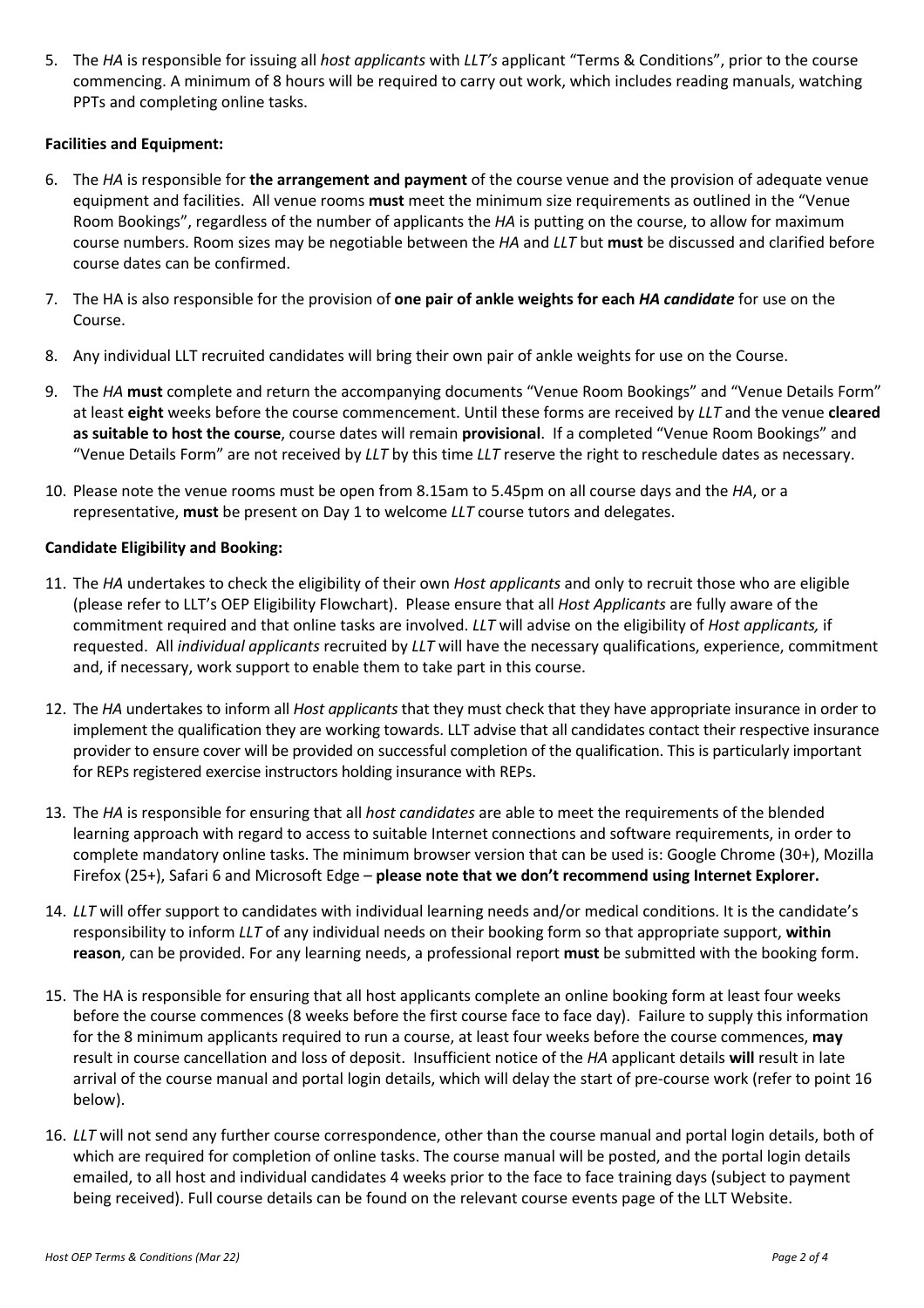17. **Substitution** of *Host applicants* is permitted up to course commencement and provided the new learner is made aware of online task requirements to be completed. Learners will not be permitted to attend face to face training days unless online tasks have been completed. It is the *HA* responsibility to ensure that a new "Booking Form" is completed and sent to *LLT* as soon as possible; the *HA* is also responsible for arranging any required re-allocations of hard copy course manuals. *LLT* will not provide new hard copy materials. Portal passwords **MUST NOT** be passed onto any other individual, *LLT* will re-issue. *LLT* **cannot** take responsibility for late arrival of course manuals or portal login details to the new *Host applicant* if the substitution is within four weeks of the first face to face course day. **Substitutions are not permitted if the learner has already started the online work.**

#### **Fees, Cancellation, Deferral and Referral:**

- 18. The full course comprises; online learning tasks, 3 face to face days including practical skills assessment, of which all course days **must** be attended by all candidates. Online tasks comprise a mix of narrated presentations, videos and quiz's/learning checks. LLT tutors will monitor and support completion of these tasks. Timelines for completion will be set and must to be adhered to. Please note that completion of all online tasks are a requirement and not optional. Full completion of the OEP Leader Award will not be gained unless all guided learning hours and tasks are completed in a timely manner. To further support timely completion of the award, there is an option to submit practical assessments recordings/videos via WeTransfer (to be discussed with host at time of booking).
- 19. The full course cost includes all administration, access to the Otago training portal (access will expire on course completion), Manuals, resources, course assessments and certification. **They do not cover any travel, subsistence or accommodation costs for** *Host applicants***. All** *HA* **must inform LLT at time of booking, if their funder is part of a SHARED BUSINESS SERVICE and supply all Payable Code details.**
- 20. The *HA* will ensure a **non-refundable deposit,** of £300, is paid at the time of booking the course. *LLT* will be responsible for obtaining deposits, by Invoice, from all *individual applicants*.
- 21. *LLT* will then issue an outstanding balance **invoice, minus paid deposit,** to the *HA* for the *Host applicants* booked onto the course. Final **outstanding payments** are to be received by *LLT* at least **four** weeks before the commencement of the course. If payment is not received by this time, *LLT* reserve the right to withhold the course manuals and portal login details for all *HA applicants*, both of which are required for the host applicants to complete the necessary online tasks. We also reserve the right to cancel the training if full payment is not received before the commencement date.
- 22. **Cancellation** by the *HA* of a booked course will incur a cost, which will be on a sliding scale. Cancellation with more than 2 months notice from course start date will incur an administration charge of £150. Cancellation with between 1 month and 2 months notice from course start date will incur an administration charge of £500. Cancellation with between 2 weeks and 1 month notice from course start date will incur an administration charge of £1000. Cancellation with less than 2 weeks notice from course start date will result in the **full course fees** for all *Host applicants* being paid. Cancellation for medical reasons by a *Host applicant* will be accepted only with a signed MED 3 Certificate and a refund made less an administration charge of **£50.** Medical certificates **must** be received by the LLT Office **before** the course starts. Backdated Medical Certificates, letters or notes that do not confirm that the named person was examined will not be accepted. Cancellation after course commencement (online enrolment) will result in the **full course fee being paid.**
- 23. **Force Majeure** Neither Party shall be liable for any breach of this Agreement resulting from that Party being prevented, hindered or delayed from observing or performing its obligations hereunder by an act beyond its reasonable control. The Party affected will as soon as reasonably possible give notice to the other Party of the occurrence of such event. Where a Force Majeure event prevents the running of a course, the Parties agree to delay the course until circumstances permit.
- 24. **Deferral During the Course** If Candidates wish to defer the course assessments (irrespective of reason), the deferred assessment costs are £25 for Practical Session Plan, £50 for Practical Teaching Session and £25 for a set of Worksheets. **No refunds** will be given if course assessments are not taken. An invoice for deferral costs will be sent to the *Individual* or to the *Host/Funder*, as appropriate, as soon as course and dates are agreed and must be paid **before** the assessment dates. Non-attendance at the arranged re-assessment (irrespective of reason) will still be charged.